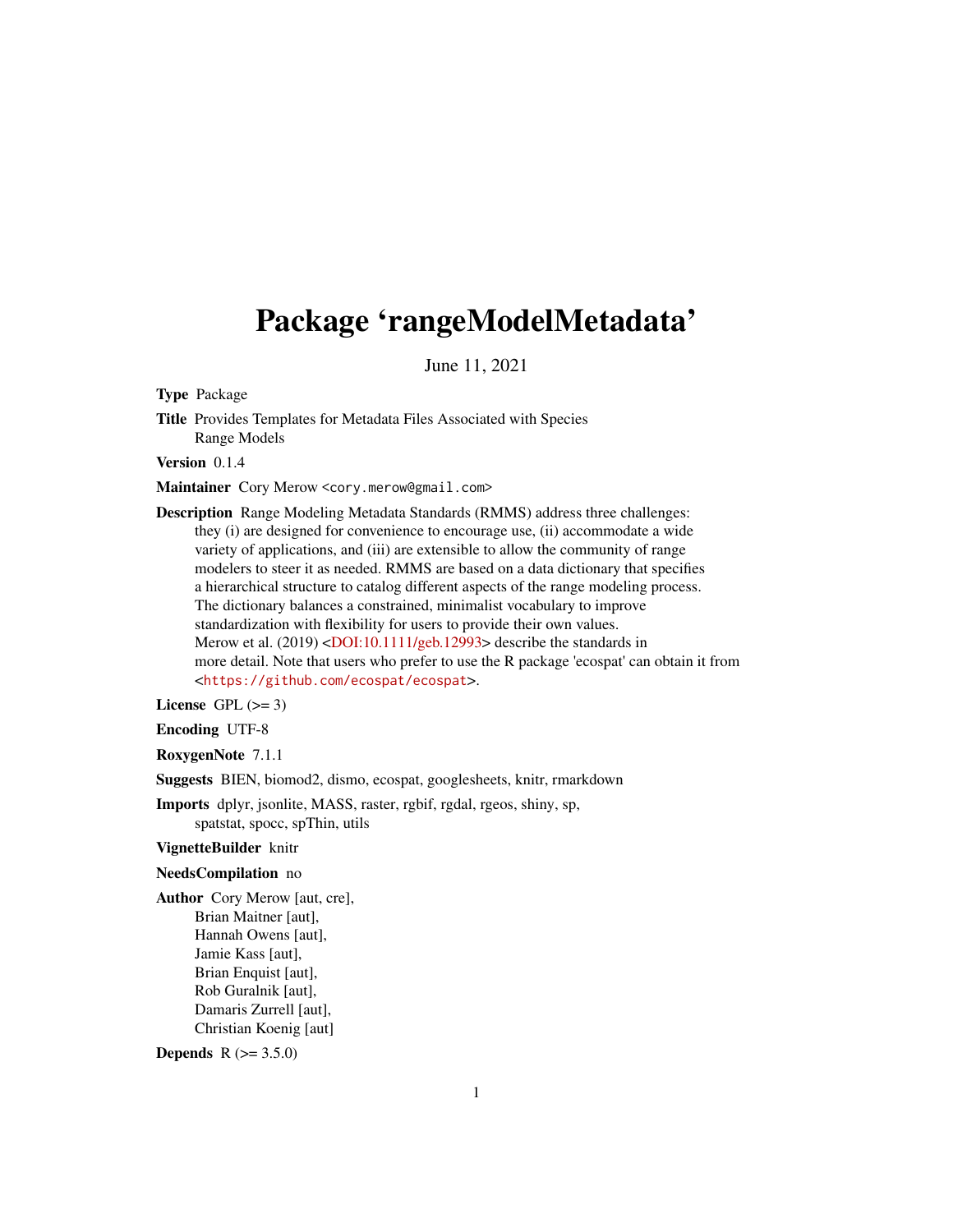<span id="page-1-0"></span>Repository CRAN

Date/Publication 2021-06-11 08:40:02 UTC

## R topics documented:

|       | $\overline{\phantom{a}}$  |
|-------|---------------------------|
|       | $\overline{4}$            |
|       | - 5                       |
|       | -6                        |
|       |                           |
|       | $\overline{\phantom{0}}8$ |
|       | $\overline{9}$            |
|       |                           |
|       |                           |
|       |                           |
|       |                           |
|       |                           |
|       |                           |
|       |                           |
|       |                           |
|       |                           |
|       |                           |
| Index | 19                        |

<span id="page-1-1"></span>cleanForCSV *Helper function for non-string metadata in rmmToCSV*

#### Description

Cleans up metadata instances that get messy if one tries to write them directly to csv tables (i.e. extent objects, bibtex objects.)

#### Usage

cleanForCSV(x = NULL)

#### Arguments

x An rmm entry that returned to the rmmToCSV function.

#### Details

This is a utility function for use by rmmToCSV.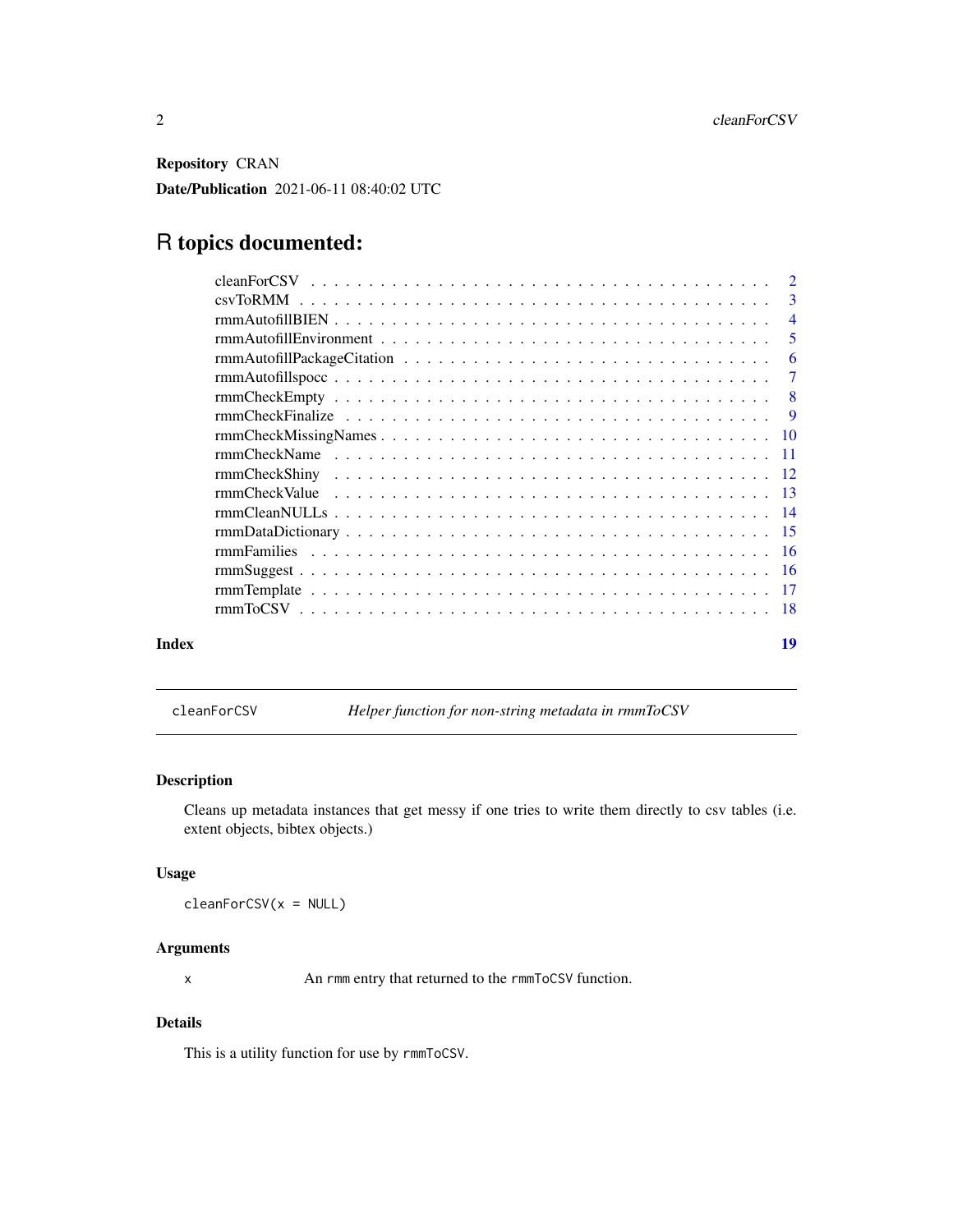#### <span id="page-2-0"></span>csvToRMM 3

#### Value

Reformatted element for use in rmmToCSV function.

#### Author(s)

Hannah Owens <hannah.owens@gmail.com>, Cory Merow <cory.merow@gmail.com>

#### See Also

Other csvConversion: [csvToRMM\(](#page-2-1)), [rmmToCSV\(](#page-17-1))

<span id="page-2-1"></span>csvToRMM *Create rangeModelMetaData ('rmm') object from a .csv File*

#### Description

Takes user-input .csv file and converts it to a rangeModelMetaData ('rmm') object.

#### Usage

```
csvToRMM(csv, family = NULL)
```
#### Arguments

| CSV    | A character file path to the csy file.                                                                                                                              |
|--------|---------------------------------------------------------------------------------------------------------------------------------------------------------------------|
| family | character string; specifies an application profile (use case) by specifiying the<br>families of entitiies that should be included. Specifying NULL includes all en- |
|        | tities. Use rmmFamilies () to see supported values.                                                                                                                 |

#### Details

See Examples.

#### Value

An rmm object that was read from the supplied .csv text file.

#### Author(s)

Hannah Owens <hannah.owens@gmail.com>

#### See Also

Other csvConversion: [cleanForCSV\(](#page-1-1)), [rmmToCSV\(](#page-17-1))

```
csv <- "somePathOnYourMachine/rmm_example.csv";
## Not run: temp <- csvToRMM(csv);
```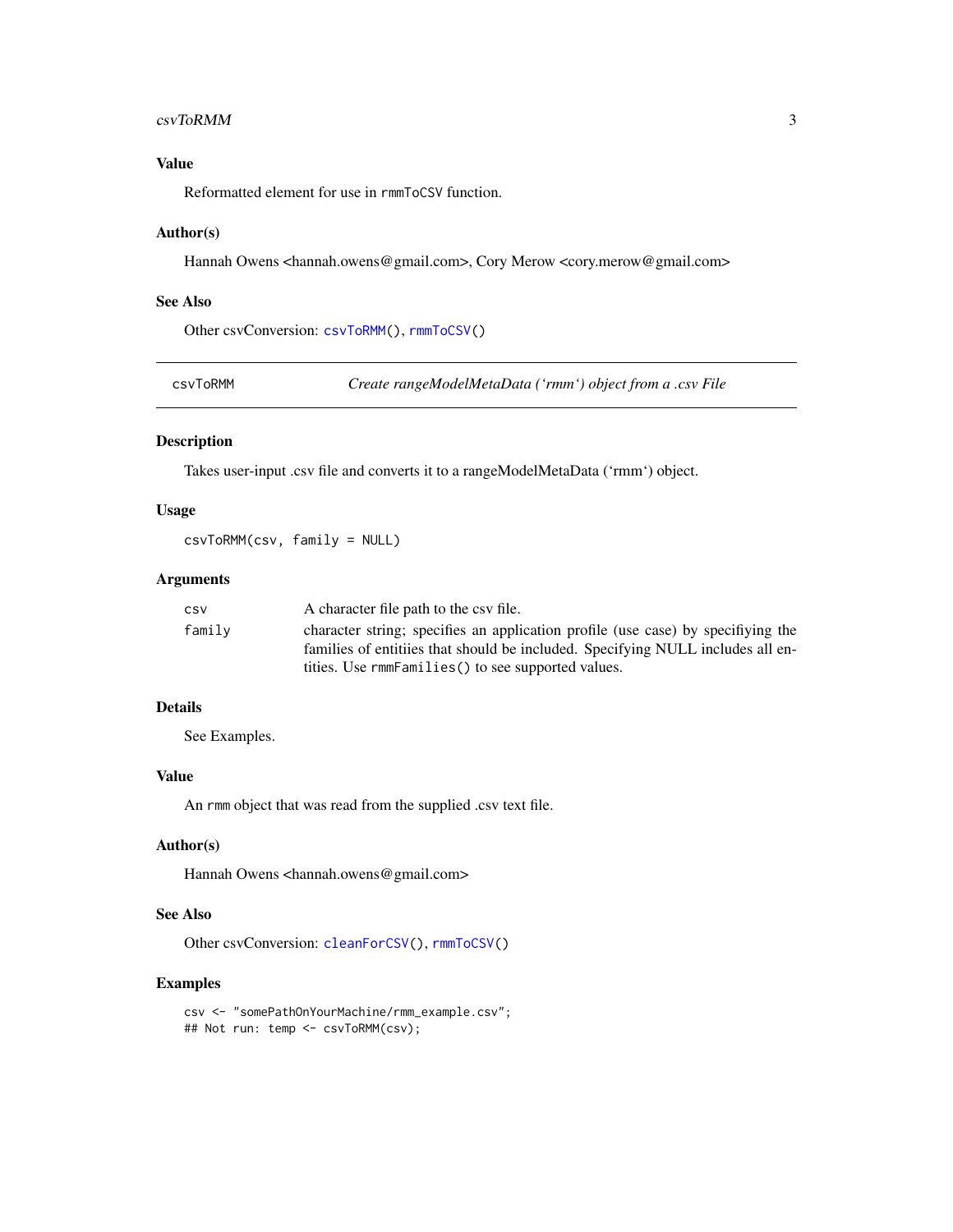<span id="page-3-1"></span><span id="page-3-0"></span>

This function populates occurrence field in an rmm object with output from a BIEN\_occurrence\_... query

#### Usage

rmmAutofillBIEN(rmm, occurrences)

#### Arguments

| rmm         | an rmm list                                                    |
|-------------|----------------------------------------------------------------|
| occurrences | an occurrence data.frame obtained from a BIEN occurrence query |

#### Details

See Examples.

#### Value

a range model metadata list

#### Author(s)

Cory Merow <cory.merow@gmail.com>, Brian Maitner <br/> <br/>bmaitner@gmail.com>,

#### See Also

[BIEN\\_occurrence\\_species](#page-0-0)

Other autofill: [rmmAutofillEnvironment\(](#page-4-1)), [rmmAutofillPackageCitation\(](#page-5-1)), [rmmAutofillspocc\(](#page-6-1))

#### Examples

```
## Not run:
rmm <- rmmTemplate()
xs <- BIEN::BIEN_occurrence_species(species="Xanthium strumarium")
rmmAutofillBIEN(rmm = rmm, occurrences = xs)
```
## End(Not run)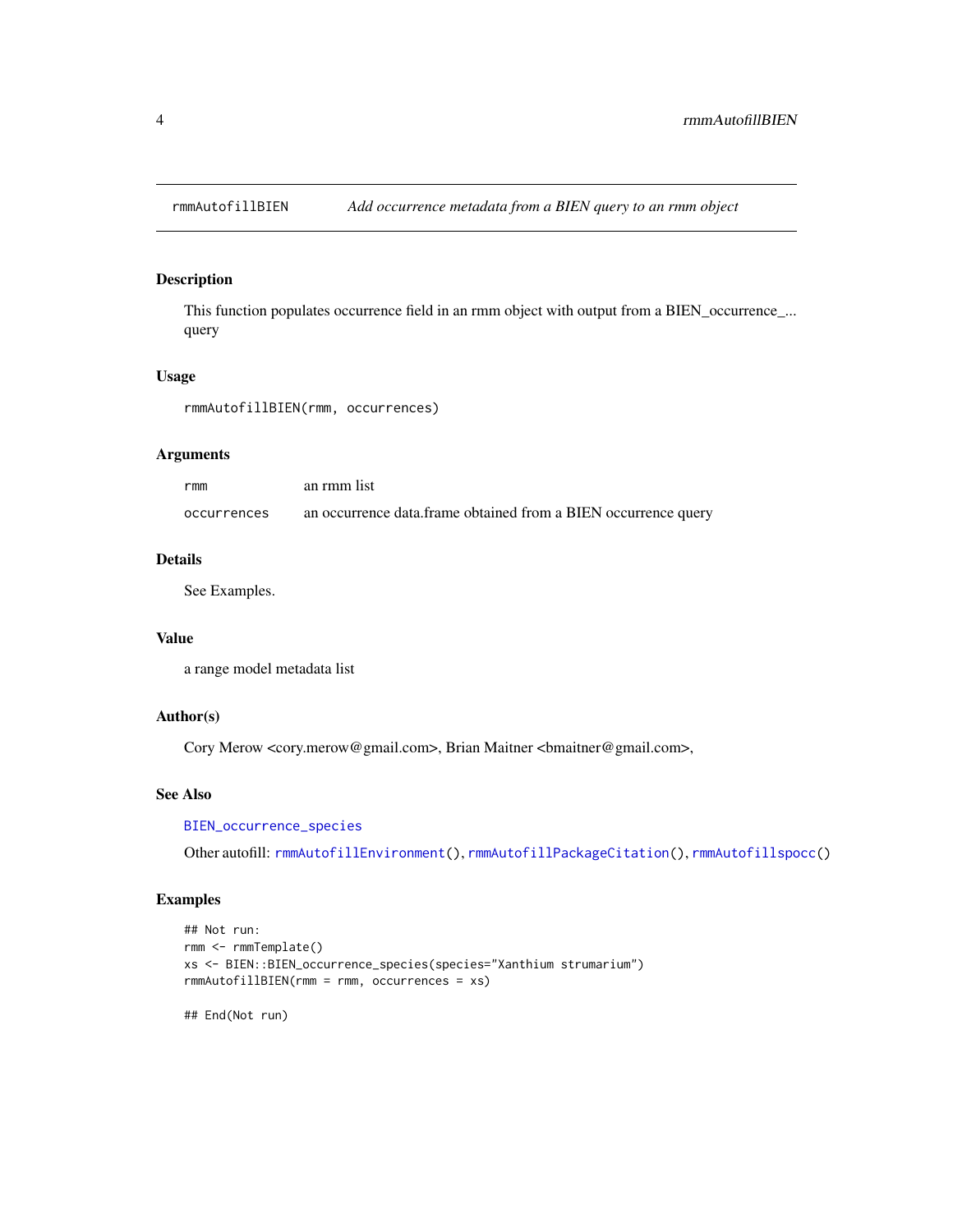<span id="page-4-1"></span><span id="page-4-0"></span>rmmAutofillEnvironment

*Add relevant environmental data information to an rmm object*

#### Description

This can be used with environmental layers used for fitting or transferring

#### Usage

```
rmmAutofillEnvironment(rmm, env, transfer)
```
#### Arguments

| rmm      | an rmm list                                                           |
|----------|-----------------------------------------------------------------------|
| env      | a raster stack                                                        |
| transfer | 0 if not transfer, 1:n for n environments that you're transferring to |

#### Details

See Examples.

#### Value

a range model metadata list

#### Author(s)

Cory Merow <cory.merow@gmail.com>, Brian Maitner <bmaitner@gmail.com>,

#### See Also

Other autofill: [rmmAutofillBIEN\(](#page-3-1)), [rmmAutofillPackageCitation\(](#page-5-1)), [rmmAutofillspocc\(](#page-6-1))

```
## Not run:
rmm=rmmTemplate()
rasterFiles=list.files(path=paste(system.file(package='dismo'), '/ex', sep=''),
                       pattern='grd', full.names=TRUE)
#make a stack of the rasters
env=raster::stack(rasterFiles)
# for fitting environment
rmm=rmmAutofillEnvironment(rmm,env,transfer=0)
# for the first environment that you're transfering to
rmm=rmmAutofillEnvironment(rmm,env,transfer=1)
# for the second environment that you're transfering to, etc.
rmm=rmmAutofillEnvironment(rmm,env,transfer=2)
```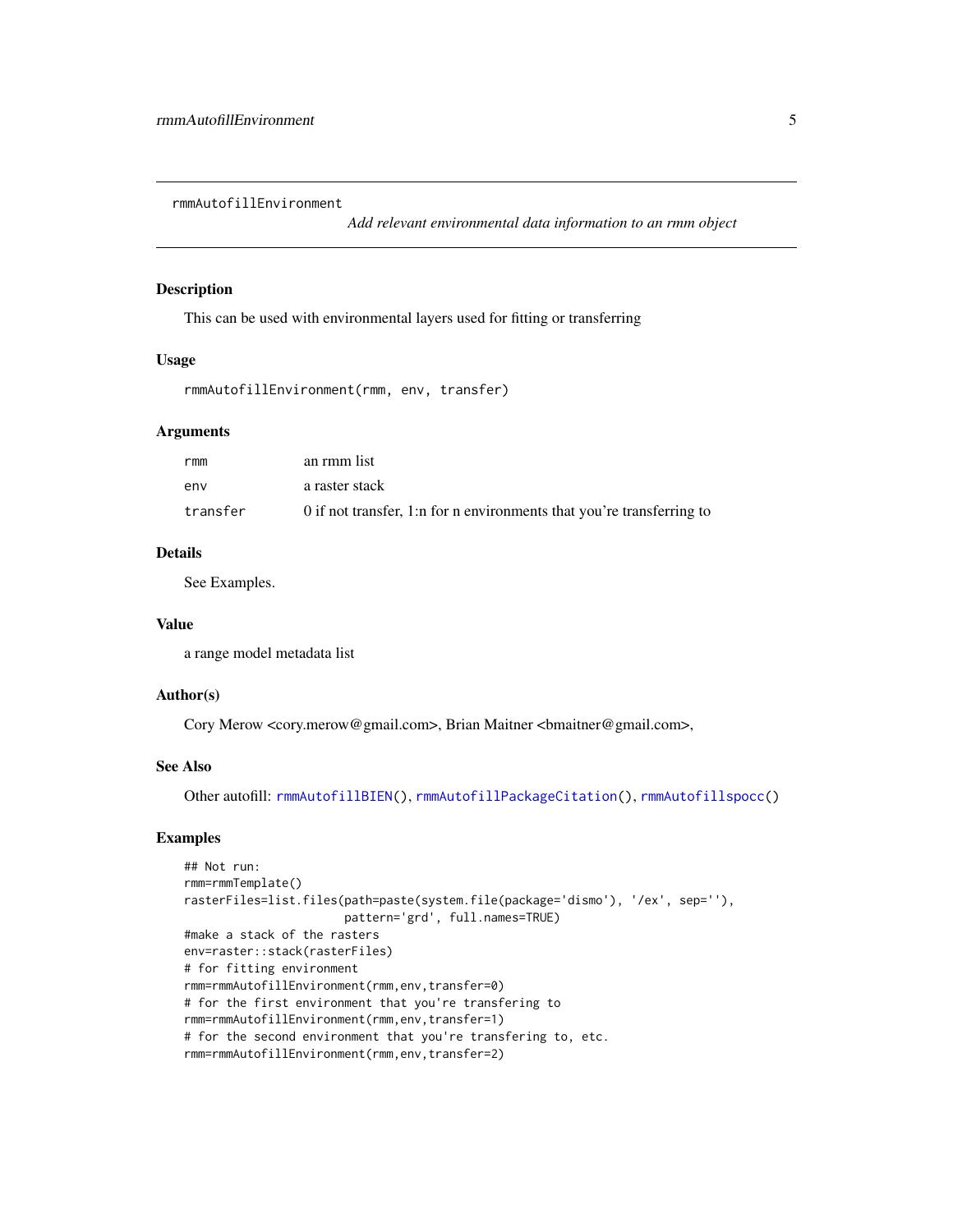<span id="page-5-0"></span>## End(Not run)

### <span id="page-5-1"></span>rmmAutofillPackageCitation

*Add all package citations to an rmm object*

### Description

Using bibtex citations

#### Usage

rmmAutofillPackageCitation(rmm, packages)

#### Arguments

| rmm      | an rmm list                      |
|----------|----------------------------------|
| packages | a vector of quoted package names |

#### Details

See Examples.

#### Value

a range model metadata list

#### Author(s)

Brian Maitner <br/>  $<$ hmaitner@gmail.com>, Cory Merow <<<<<<<r/>  $<$ <br/>cory.merow@gmail.com>

#### See Also

Other autofill: [rmmAutofillBIEN\(](#page-3-1)), [rmmAutofillEnvironment\(](#page-4-1)), [rmmAutofillspocc\(](#page-6-1))

```
rmm=rmmTemplate()
rmm=rmmAutofillPackageCitation(rmm,c('raster','sp'))
```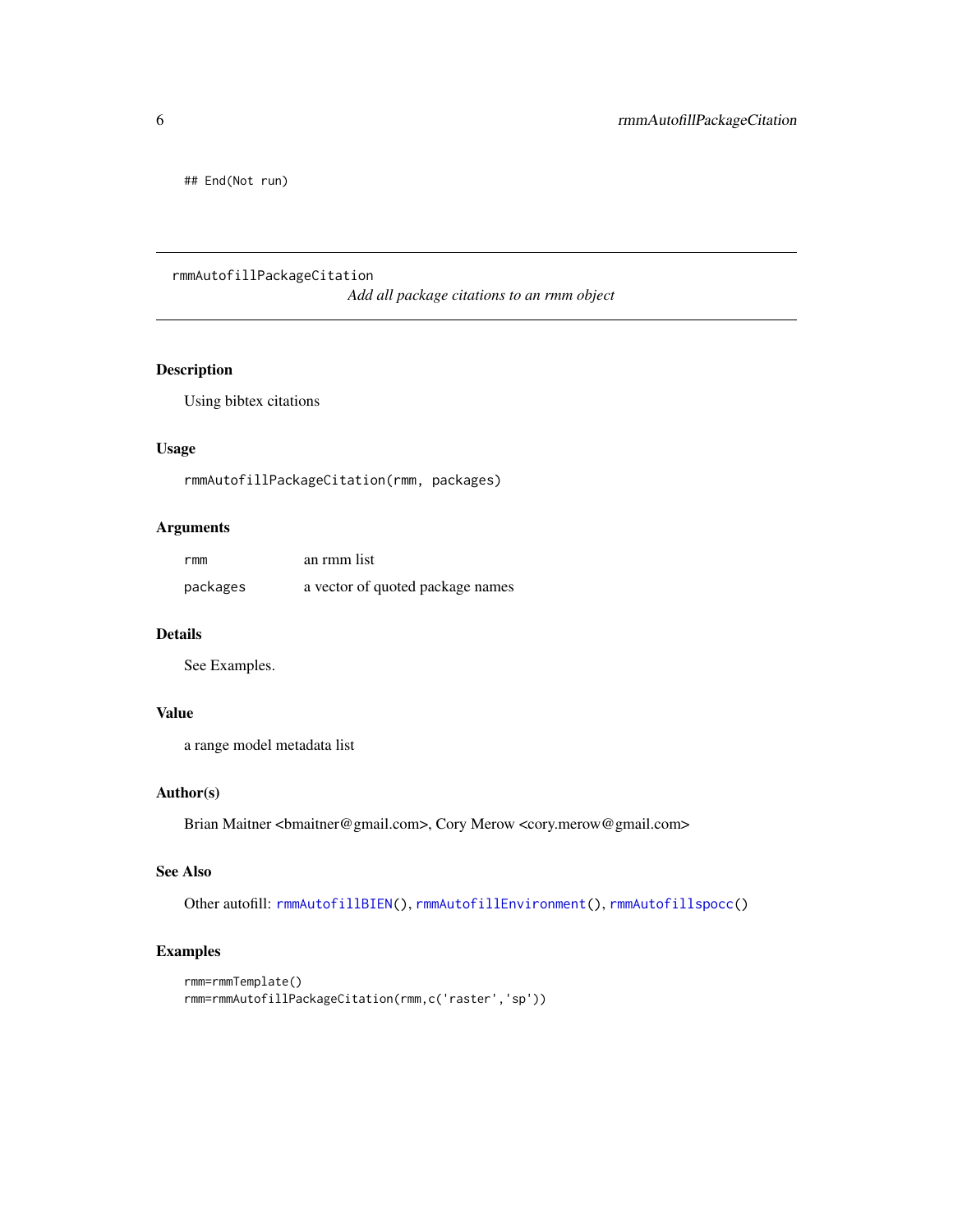<span id="page-6-1"></span><span id="page-6-0"></span>rmmAutofillspocc *Add occurrence metadata from a spocc query to an rmm object*

#### Description

This function populates occurrence field in an rmm object with output from a spocc query

#### Usage

```
rmmAutofillspocc(rmm, occ)
```
#### Arguments

| rmm        | an rmm list     |
|------------|-----------------|
| <b>OCC</b> | Output from occ |

#### Details

See Examples.

#### Value

a range model metadata list

#### Author(s)

Cory Merow <cory.merow@gmail.com>, Brian Maitner <br/> <br/>bmaitner@gmail.com>,

#### See Also

#### [occ](#page-0-0)

Other autofill: [rmmAutofillBIEN\(](#page-3-1)), [rmmAutofillEnvironment\(](#page-4-1)), [rmmAutofillPackageCitation\(](#page-5-1))

#### Examples

```
## Not run:
rmm=rmmTemplate()
xs <- spocc::occ("Xanthium strumarium")
rmmAutofillspocc(rmm = rmm, occ = xs)
```
## End(Not run)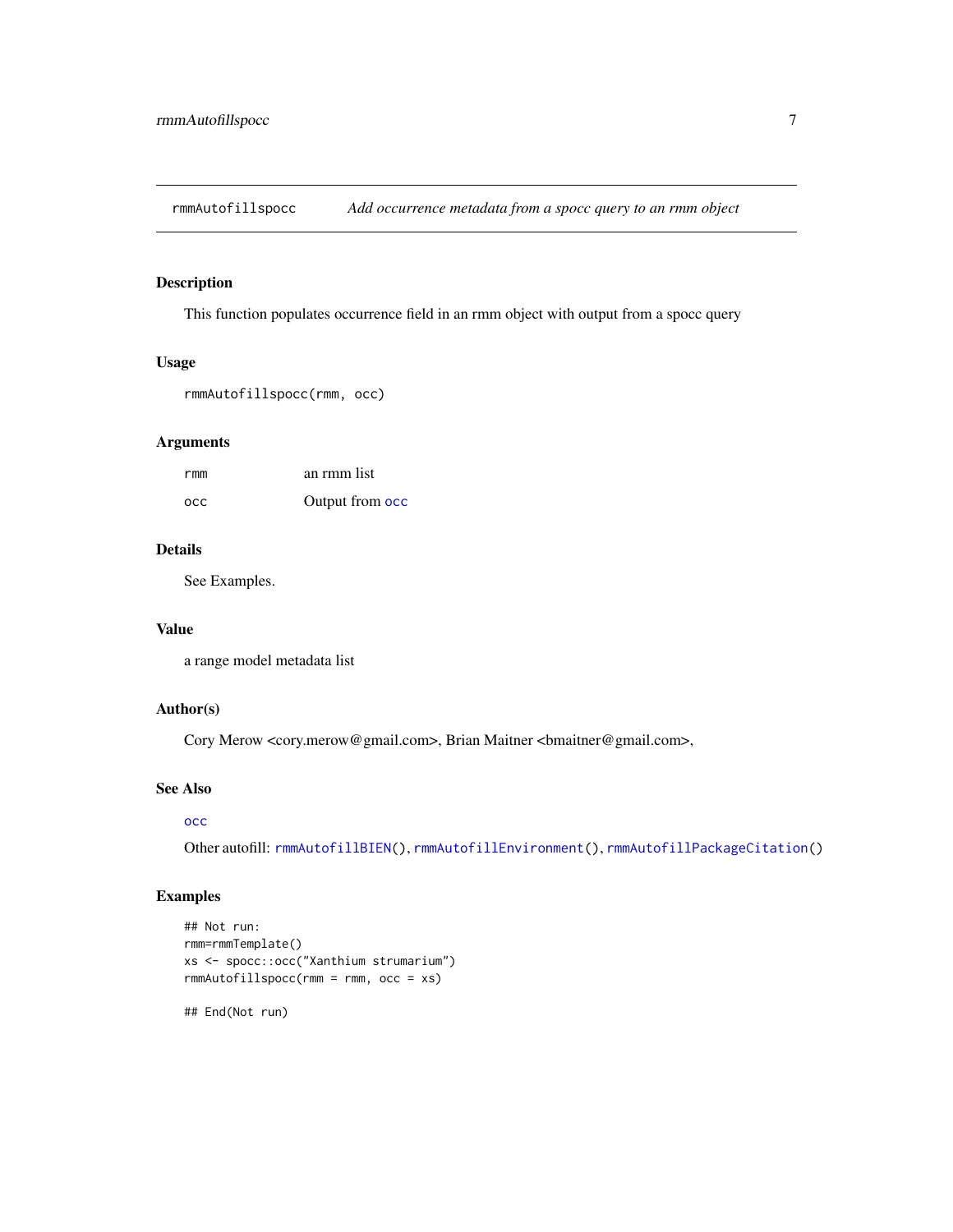<span id="page-7-1"></span><span id="page-7-0"></span>

Identify empty fields in an rmm object and classify these into obligate and optional fields.

#### Usage

```
rmmCheckEmpty(rmm, family = c("base"))
```
#### **Arguments**

| rmm    | a range model metadata list      |
|--------|----------------------------------|
| family | an rmm family, "base" by default |

#### Details

See Examples.

#### Value

A dataframe containing empty fields labelled as obligate, optional, or suggested.

#### Author(s)

Cory Merow <cory.merow@gmail.com>, Brian Maitner <bmaitner@gmail.com>,

#### See Also

```
Other check: rmmCheckFinalize(), rmmCheckMissingNames(), rmmCheckName(), rmmCheckValue(),
rmmCleanNULLs()
```

```
#First, make an empty rmm object:
rmm<-rmmTemplate()
#Next, we check for emtpy fields:
empties1<-rmmCheckEmpty(rmm = rmm)
#If looks like there are quite a few empty obligate fields. Let's populate a few:
rmm$data$occurrence$taxon<-"Acer rubrum"
rmm$data$environment$variableNames<-"Bio1"
#Now, if we run rmmCheckEmpty again, we see there are 2 fewer empty, obligate fields
empties2<-rmmCheckEmpty(rmm = rmm)
```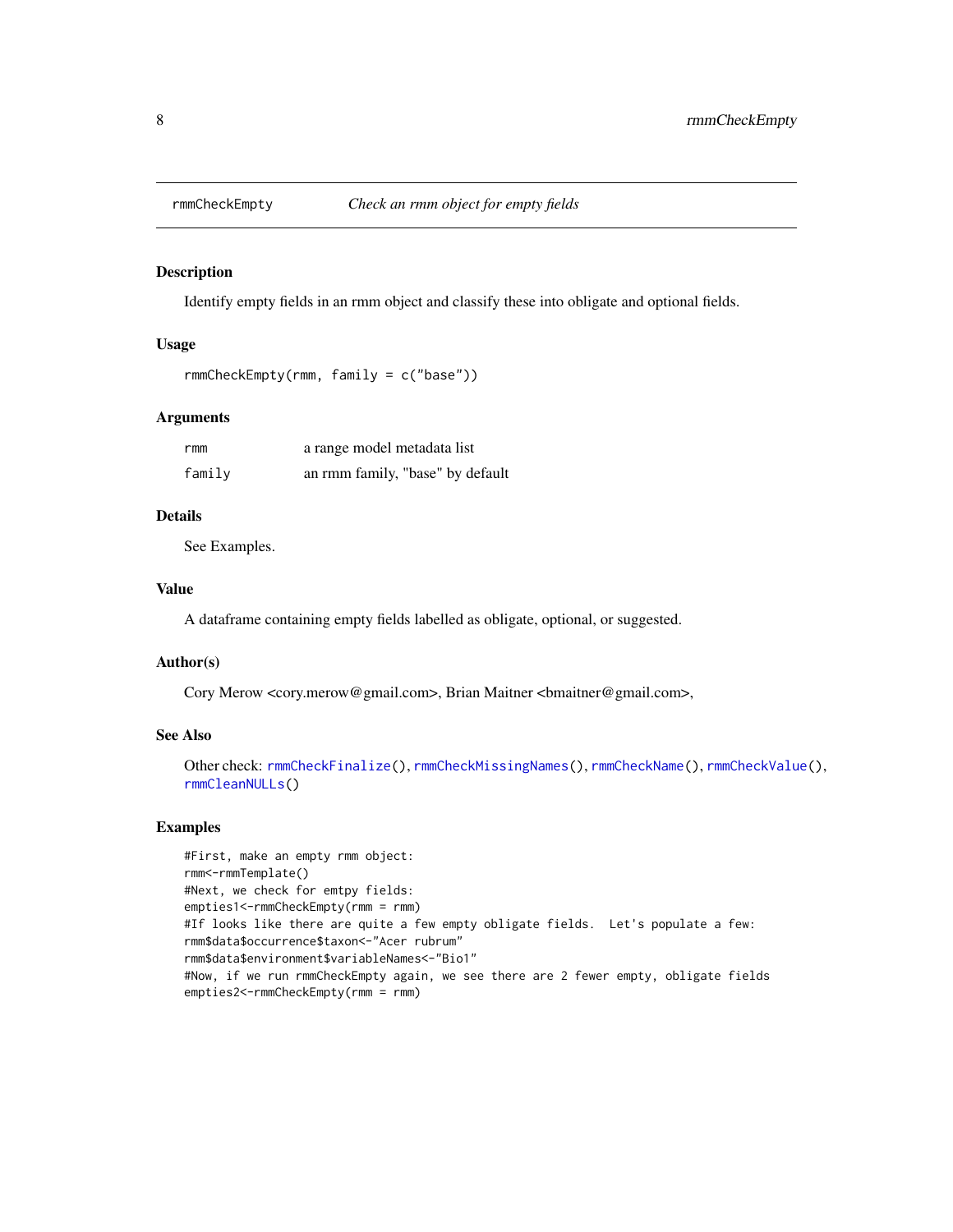<span id="page-8-1"></span><span id="page-8-0"></span>Check an rmm object for non-standard and missing values and fields

#### Usage

```
rmmCheckFinalize(rmm, family = c("base"))
```
#### Arguments

| rmm    | a range model metadata list             |
|--------|-----------------------------------------|
| family | The rmm family to check the rmm against |

#### Details

See Examples.

#### Value

Prints feedback to point out possible errors.

#### Author(s)

Cory Merow <cory.merow@gmail.com>, Brian Maitner <br/>bmaitner@gmail.com>,

#### See Also

```
Other check: rmmCheckEmpty(), rmmCheckMissingNames(), rmmCheckName(), rmmCheckValue(),
rmmCleanNULLs()
```

```
rmm<-rmmTemplate() # Make an empty template
rmmCheckFinalize(rmm)
```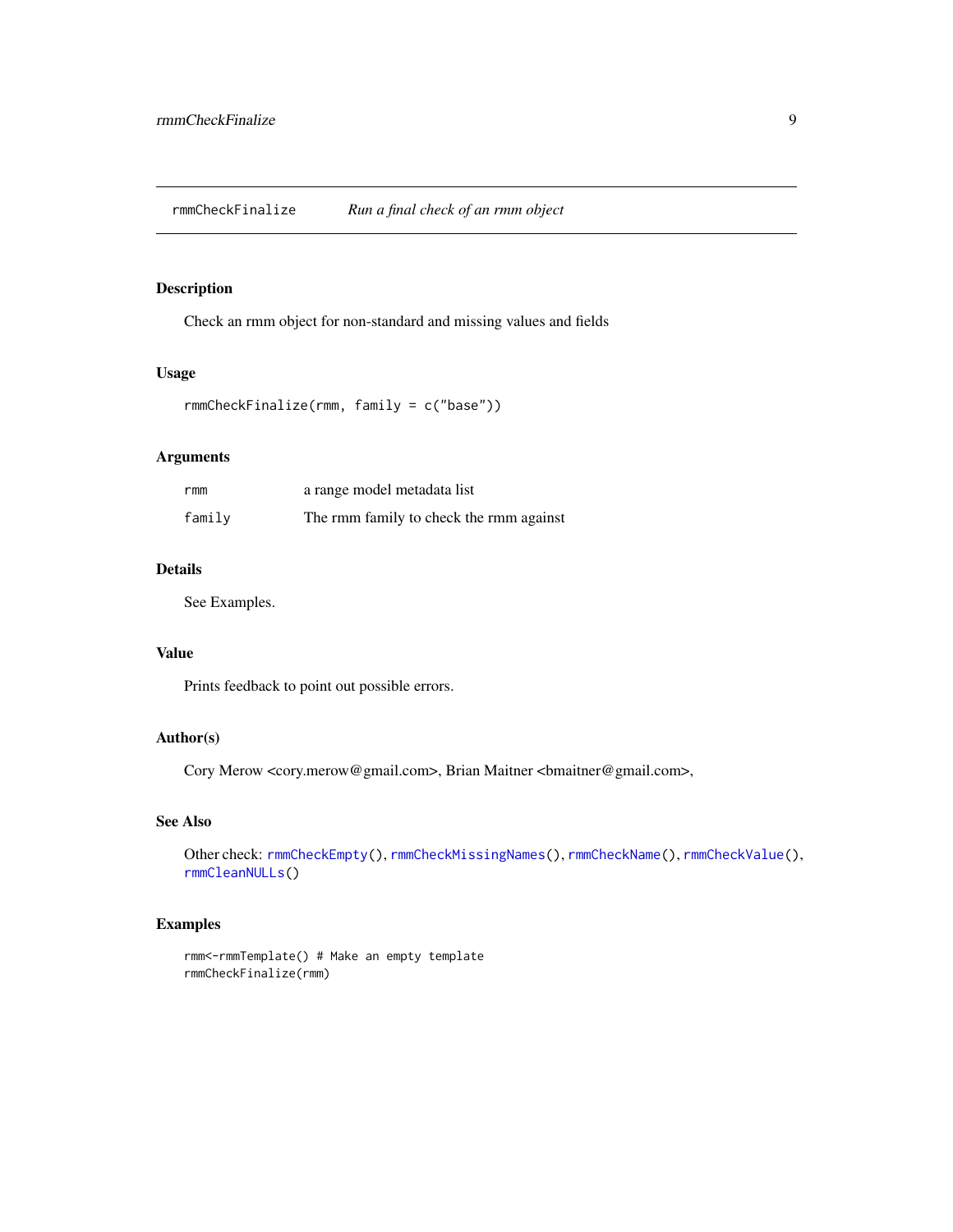<span id="page-9-1"></span><span id="page-9-0"></span>rmmCheckMissingNames *Check for missing fields*

#### Description

Identify obligate fields that are missing

#### Usage

```
rmmCheckMissingNames(rmm, family = c("base"))
```
#### Arguments

| rmm    | a range model metadata list             |
|--------|-----------------------------------------|
| family | The rmm family to check the rmm against |

#### Details

See Examples.

#### Value

A vector of names that are missing from the rmm object.

#### Author(s)

Cory Merow <cory.merow@gmail.com>, Brian Maitner <bmaitner@gmail.com>,

#### See Also

Other check: [rmmCheckEmpty\(](#page-7-1)), [rmmCheckFinalize\(](#page-8-1)), [rmmCheckName\(](#page-10-1)), [rmmCheckValue\(](#page-12-1)), [rmmCleanNULLs\(](#page-13-1))

#### Examples

rmm<-rmmTemplate() # Make an empty template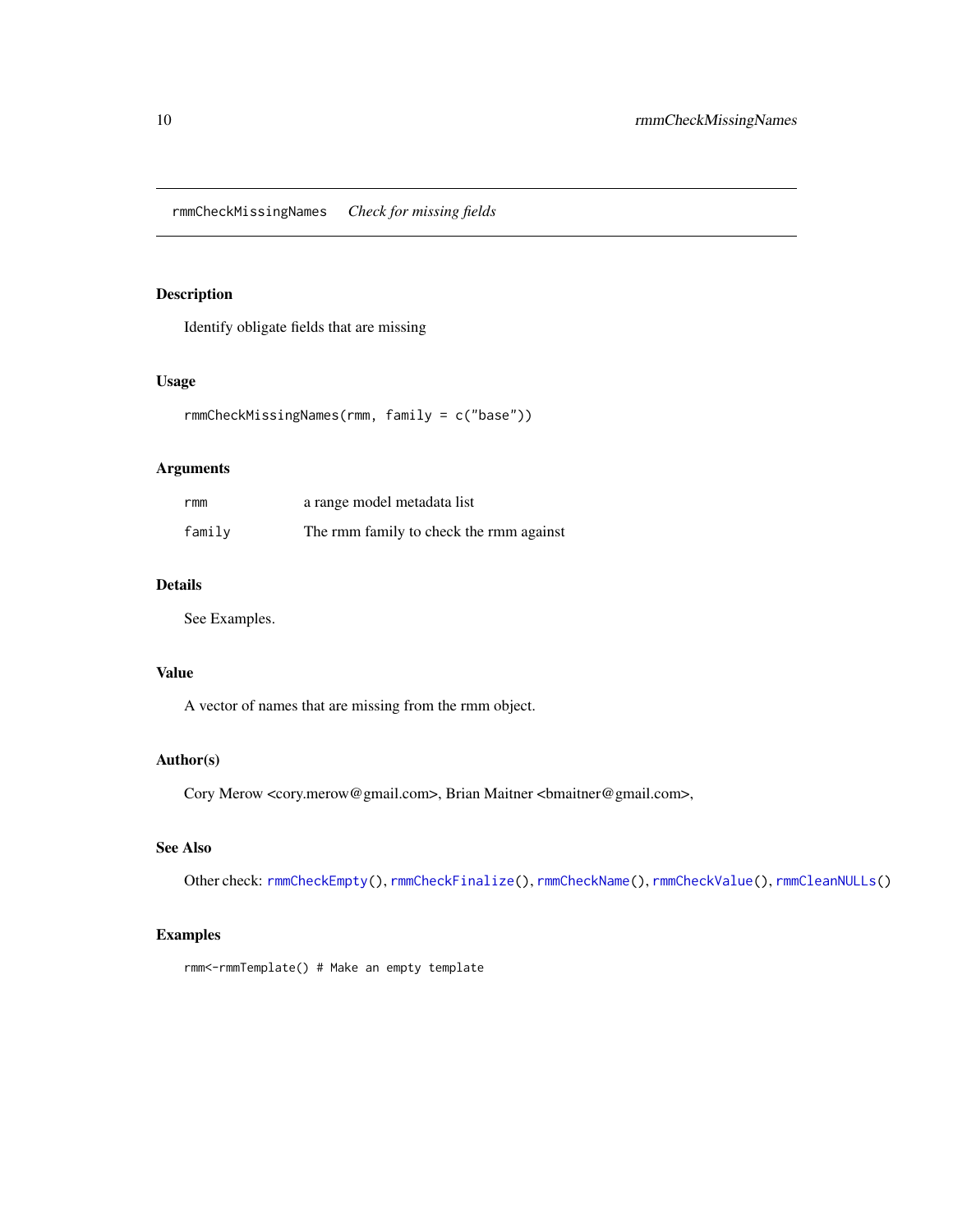<span id="page-10-1"></span><span id="page-10-0"></span>

Identify nonstandard fields

#### Usage

```
rmmCheckName(
  rmm,
 cutoff_distance = 3,
 returnData = F,
  interactiveCorrections = FALSE
)
```
#### Arguments

| rmm                    | a range model metadata list                                                                                                                                                                                                                      |
|------------------------|--------------------------------------------------------------------------------------------------------------------------------------------------------------------------------------------------------------------------------------------------|
| cutoff_distance        |                                                                                                                                                                                                                                                  |
|                        | number of allowed different characters to match standardized names                                                                                                                                                                               |
| returnData             | logical. If FALSE, the functon will return the (possibly) corrected rmm object. If<br>TRUE, the function will return a data.frame containing information on incorrect<br>names.                                                                  |
| interactiveCorrections |                                                                                                                                                                                                                                                  |
|                        | logical. If TRUE, the user will be prompted to indicate whether the proposed<br>correction should be accepted, thereby modifying the 'rmm' object. If FALSE,<br>suggestions will just be printed to the screen and users can edit them manually. |

#### Details

See Examples.

#### Value

Either an rmm list object ('returnData=FALSE') or a data.frame containing information on possible name errors ('returnData=TRUE').

#### Note

Names returned by this check may be either incorrectly named or correctly named but missing from the data dictionary.

#### Author(s)

Cory Merow <cory.merow@gmail.com>, Brian Maitner <br/> <br/>bmaitner@gmail.com>,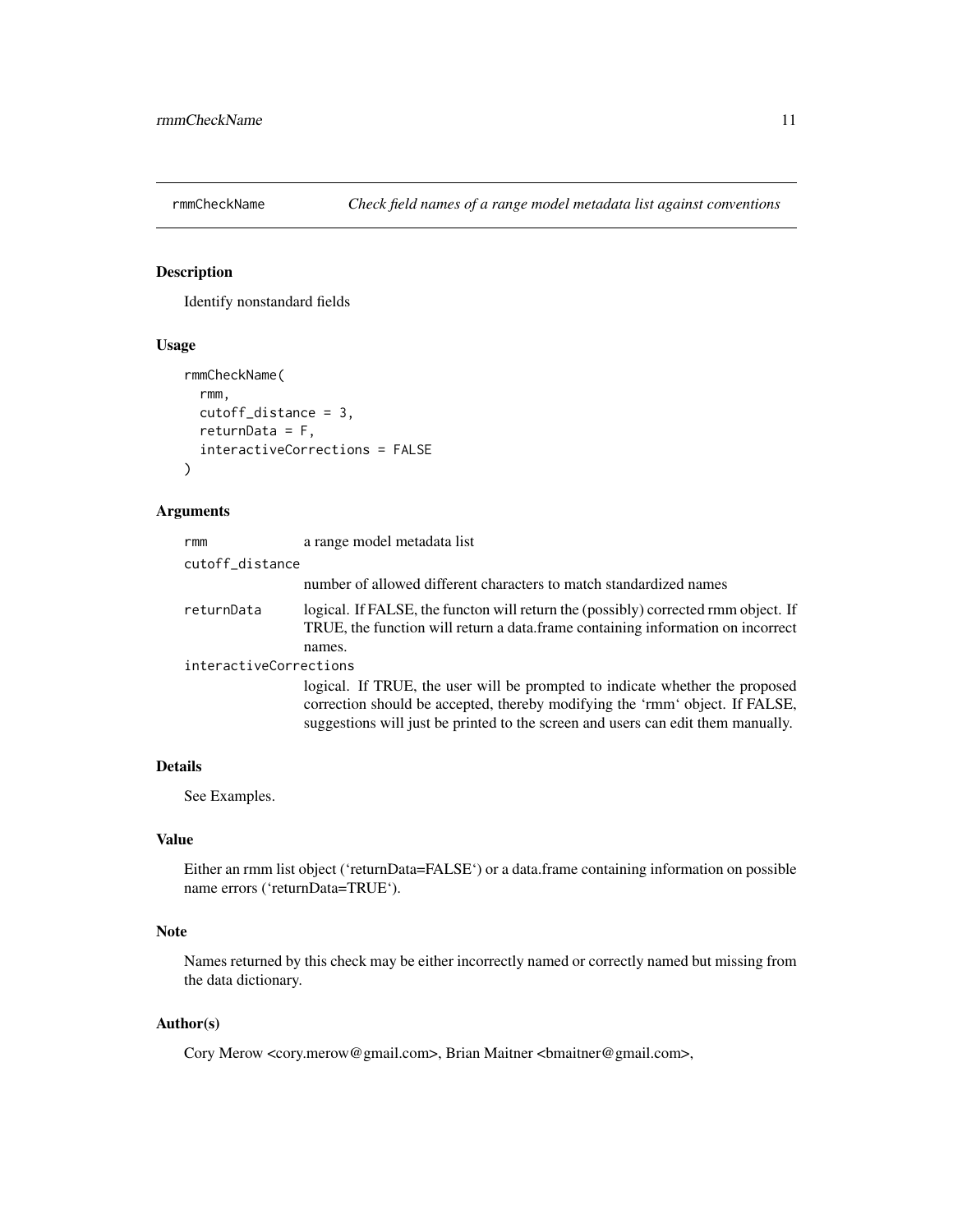#### <span id="page-11-0"></span>See Also

Other check: [rmmCheckEmpty\(](#page-7-1)), [rmmCheckFinalize\(](#page-8-1)), [rmmCheckMissingNames\(](#page-9-1)), [rmmCheckValue\(](#page-12-1)), [rmmCleanNULLs\(](#page-13-1))

#### Examples

rmm<-rmmTemplate() # Make an empty template rmm\$dataPrep\$biological\$taxonomicHarmonization\$taxonomy\_source<-"The Plant List" # Add a new, non-standard field rmm.1=rmmCheckName(rmm) # Checking the names should identify the new, non-standard field we've added ("taxonomy\_source")

rmmCheckShiny *RangeModelMetadata Check in Shiny*

#### Description

Run shiny app to visualize rmm check functions

#### Usage

```
rmmCheckShiny()
```
#### Details

See Examples.

#### Value

None

#### Note

This function launches a shiny app in the default web browser

#### Author(s)

Jamie Kass <jamie.m.kass@gmail.com>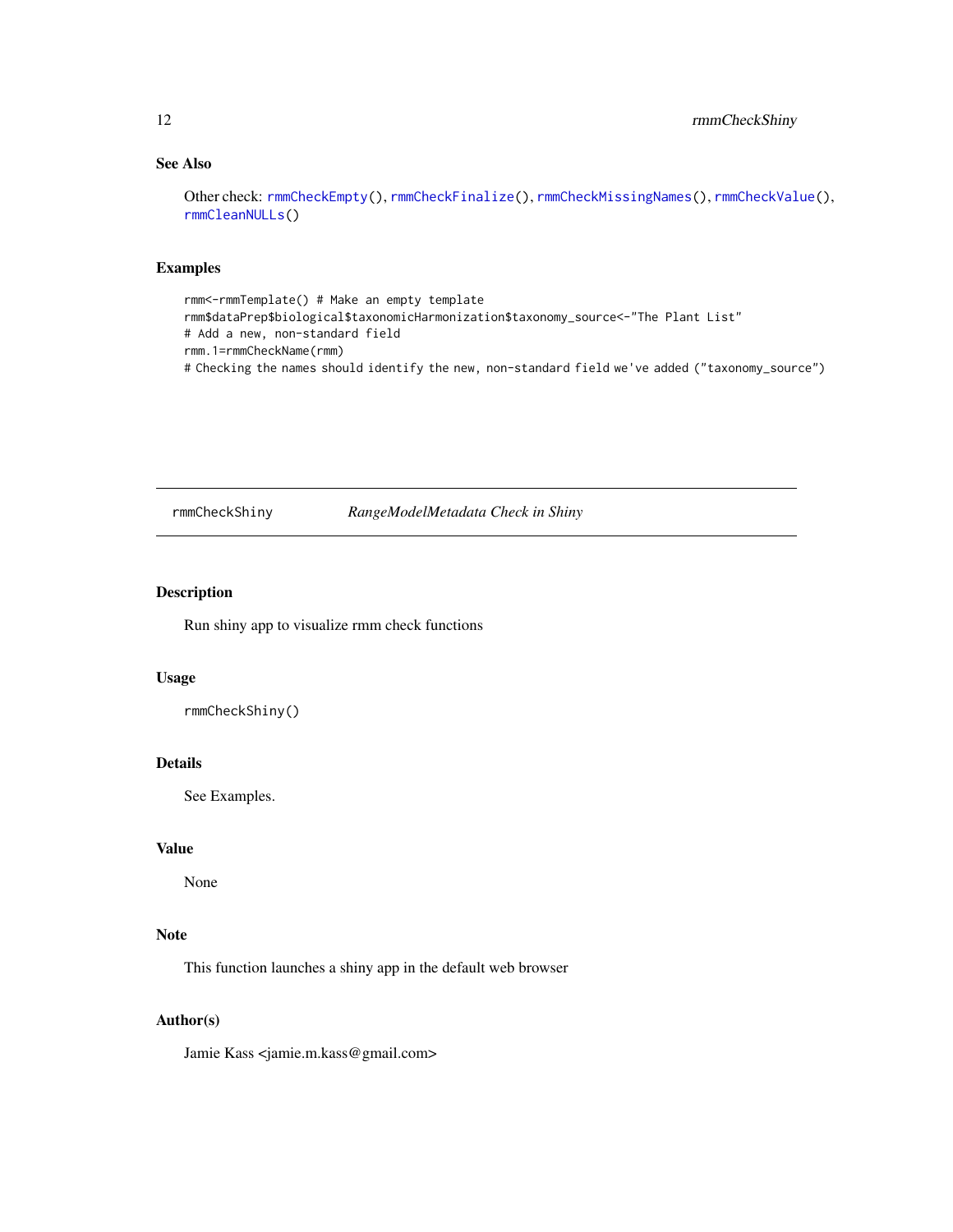#### <span id="page-12-0"></span>rmmCheckValue 13

#### Examples

```
## Not run:
rmm1=rmmTemplate()
rmm1=rmmAutofillPackageCitation(rmm1,c('raster','sp'))
rasterFiles=list.files(path=paste(system.file(package='dismo'), '/ex', sep=''),
                       pattern='grd', full.names=TRUE)
make a stack of the rasters
env=raster::stack(rasterFiles)
# for fitting environment
rmm1=rmmAutofillEnvironment(rmm1,env,transfer=0)
# for transfer environment 1 (assuming different than for fitting)
rmm1=rmmAutofillEnvironment(rmm1,env,transfer=1)
# for transfer environment 2 (assuming different than 1)
rmm1=rmmAutofillEnvironment(rmm1,env,transfer=2)
## End(Not run)
```

```
## Not run: rmmCheckShiny(rmm1)
```
<span id="page-12-1"></span>rmmCheckValue *Check values of a range model metadata list against commonly used values*

#### Description

Identify nonstandard values

#### Usage

```
rmmCheckValue(rmm, cutoff_distance = 3, returnData = F)
```
#### Arguments

| rmm             | a range model metadata list                                                                                |
|-----------------|------------------------------------------------------------------------------------------------------------|
| cutoff_distance |                                                                                                            |
|                 | The maximum allowable similarity (Levenshtein (edit) distance) for use in fuzzy<br>matching.               |
| returnData      | Should a dataframe containing information on matched and unmatched values<br>be returned? Default is FALSE |

#### Details

See Examples.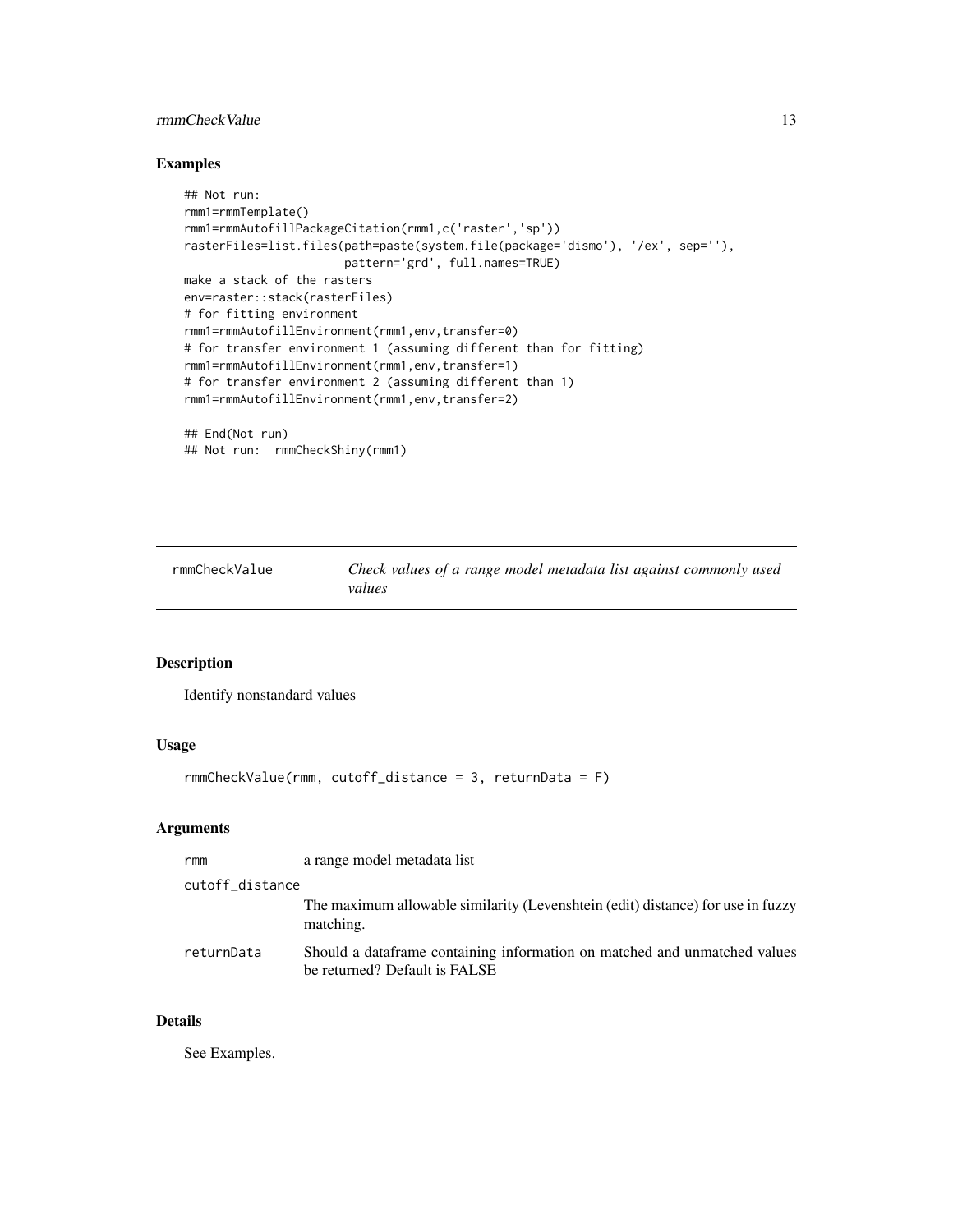#### <span id="page-13-0"></span>Value

Text describing identical, similar and non-matched values for rmm entities with suggested values. If returnData = T, a dataframe is returned containing 5 columns: field (the rmm entity), exact match (values that appear correct), partial match (values that are partial match to common values), not\_matched( values that are dissimilar from accepted values), partial\_match\_suggestions (suggested values for partial\_match values).

#### Note

Names returned by this check may be either incorrectly named or correctly named but missing from the data dictionary.

#### Author(s)

Cory Merow <cory.merow@gmail.com>, Brian Maitner <br/> <br/>bmaitner@gmail.com>,

#### See Also

Other check: [rmmCheckEmpty\(](#page-7-1)), [rmmCheckFinalize\(](#page-8-1)), [rmmCheckMissingNames\(](#page-9-1)), [rmmCheckName\(](#page-10-1)), [rmmCleanNULLs\(](#page-13-1))

#### **Examples**

```
rmm<-rmmTemplate() #First, we create an empty rmm template
rmm$data$environment$variableNames<- c("bio1", "bio 2", "bio3", "cromulent")
#We add 3 of the bioclim layers, including a spelling error (an extra space) in bio2,
# and a word that is clearly not a climate layer, 'cromulent'.
rmmCheckValue(rmm = rmm)
#Now, when we check the values, we see that bio1 and bio2 are reported as exact matches,
#while 'bio 2' is flagged as a partial match with a suggested value of 'bio2',
# and cromulent is flagged as not matched at all.
#If we'd like to return a dataframe containing this information in a perhaps more useful format:
rmmCheckValue_output<-rmmCheckValue(rmm = rmm,returnData = TRUE)
```
<span id="page-13-1"></span>rmmCleanNULLs *Remove NULL entries range model metadata list*

#### **Description**

Check if fields are NULL in a range model metadata list and toss

#### Usage

rmmCleanNULLs(rmm)

#### Arguments

rmm a range model metadata list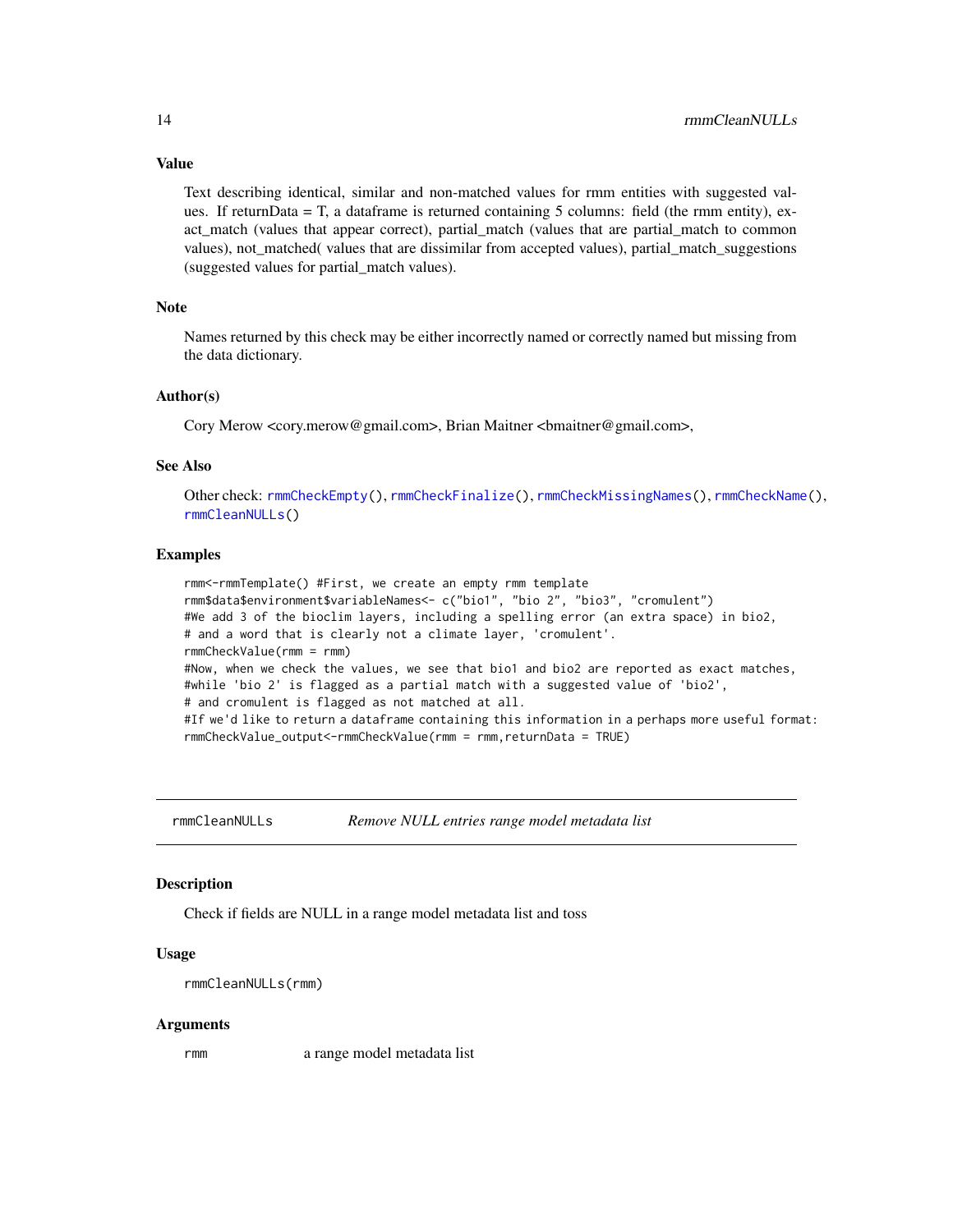<span id="page-14-0"></span>rmmDataDictionary 15

#### Details

See Examples.

#### Value

printout to the console

#### Author(s)

Cory Merow <cory.merow@gmail.com>, Brian Maitner <br/> <br/>bmaitner@gmail.com>,

#### See Also

```
Other check: rmmCheckEmpty(), rmmCheckFinalize(), rmmCheckMissingNames(), rmmCheckName(),
rmmCheckValue()
```
#### Examples

# see vignette('rmm\_vignette')

rmmDataDictionary *Open range model metadata dictionary.*

#### Description

For viewing only

#### Usage

rmmDataDictionary(excel = FALSE)

#### Arguments

excel logical; open in excel?

#### Value

If 'excel==FALSE', returns a data.frame, if 'excel==TRUE' it returns nothing but attempts to open the metadata dictionary in excel.

#### Examples

dd=rmmDataDictionary()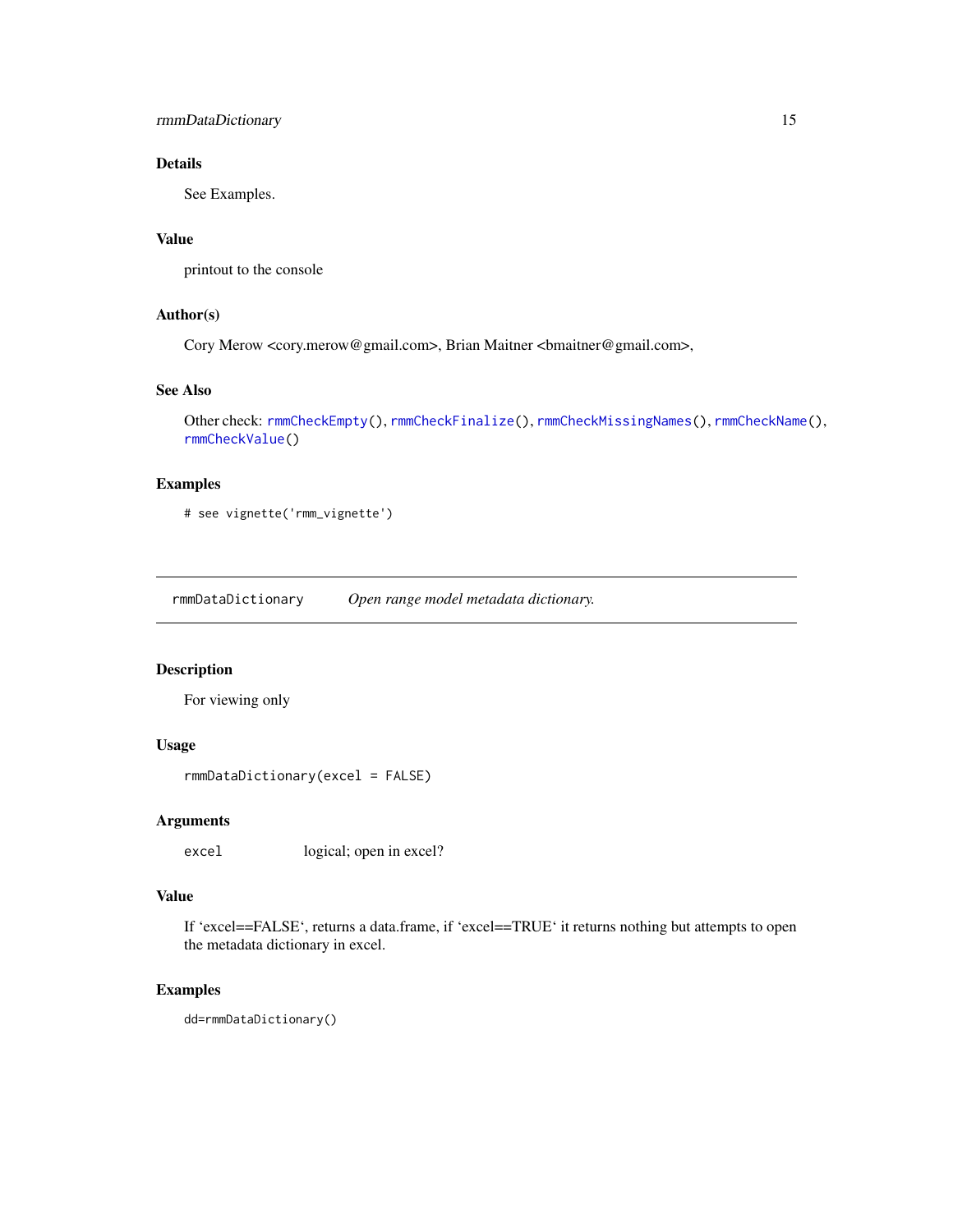<span id="page-15-0"></span>

Used to see options to for specifying an rmm object template

#### Usage

```
rmmFamilies()
```
#### Value

a vector of characters, indicating which RMMS families are supported

#### Examples

rmmFamilies()

rmmSuggest *Suggest inputs for a range model metadata list*

#### Description

Supply fields to receive suggested inputs

#### Usage

rmmSuggest(charString, fullFieldDepth = FALSE)

#### Arguments

| charString | string referencing fields of the form 'field1\$field2' or 'field1\$field2\$field3', etc.    |
|------------|---------------------------------------------------------------------------------------------|
|            | fullFieldDepth print all fields below the current field depth                               |
|            | rmm1=rmmTemplate() rmmSuggest('dataPrep',fullFieldDepth=FALSE) rmm-                         |
|            | Suggest('dataPrep',fullFieldDepth=TRUE) rmmSuggest('dataPrep\$errors\$duplicateRemoval')    |
|            | rmmSuggest('dataPrep\$errors\$duplicateRemoval\$rule') rmmSuggest('model') rmm-             |
|            | Suggest('modelFit\$algorithmSettings\$')rmmSuggest('modelFit\$algorithmSettings\$maxent\$') |
|            | rmmSuggest('\$modelFit\$algorithmSettings\$maxent\$featureSet')                             |

#### Details

See Examples.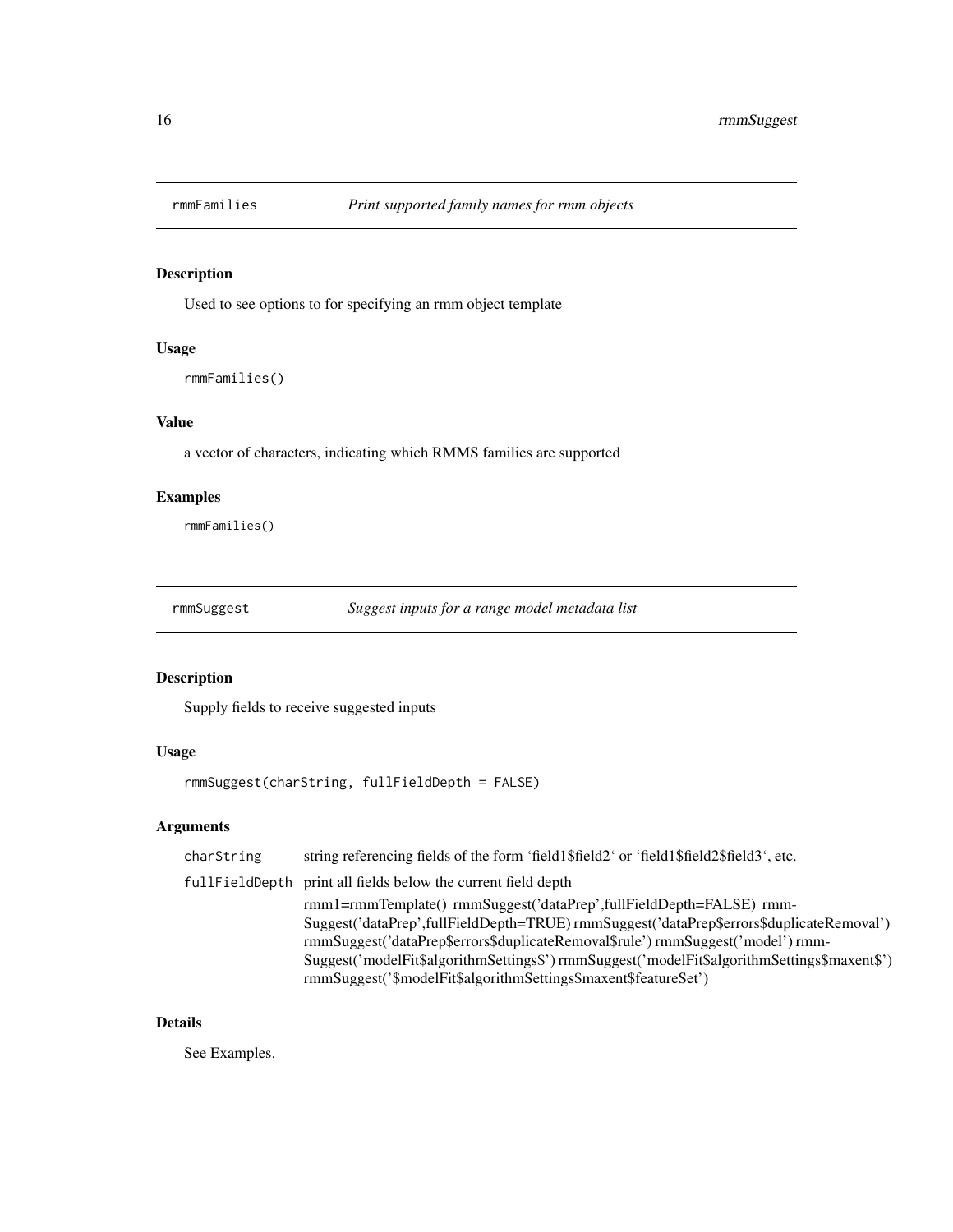#### <span id="page-16-0"></span>rmmTemplate 17

#### Value

list of suggestions

#### Author(s)

Cory Merow <cory.merow@gmail.com>, Brian Maitner <br/> <br/>bmaitner@gmail.com>,

rmmTemplate *Range modeling metadata*

#### Description

Make an empty metadata list

#### Usage

rmmTemplate(family = NULL)

#### Arguments

| family | character string; specifies an application profile (use case) by specifiying the |
|--------|----------------------------------------------------------------------------------|
|        | families of entitiies that should be included. Specifying NULL includes all en-  |
|        | tities. Use 'rmmFamilies' to see supported values.                               |

#### Details

See Examples.

#### Value

a range model metadata list

#### Author(s)

Cory Merow <cory.merow@gmail.com>, Brian Maitner <br/> <br/>bmaitner@gmail.com>

```
rmm1=rmmTemplate()
rmm2=rmmTemplate(family=c('base'))
str(rmm2)
```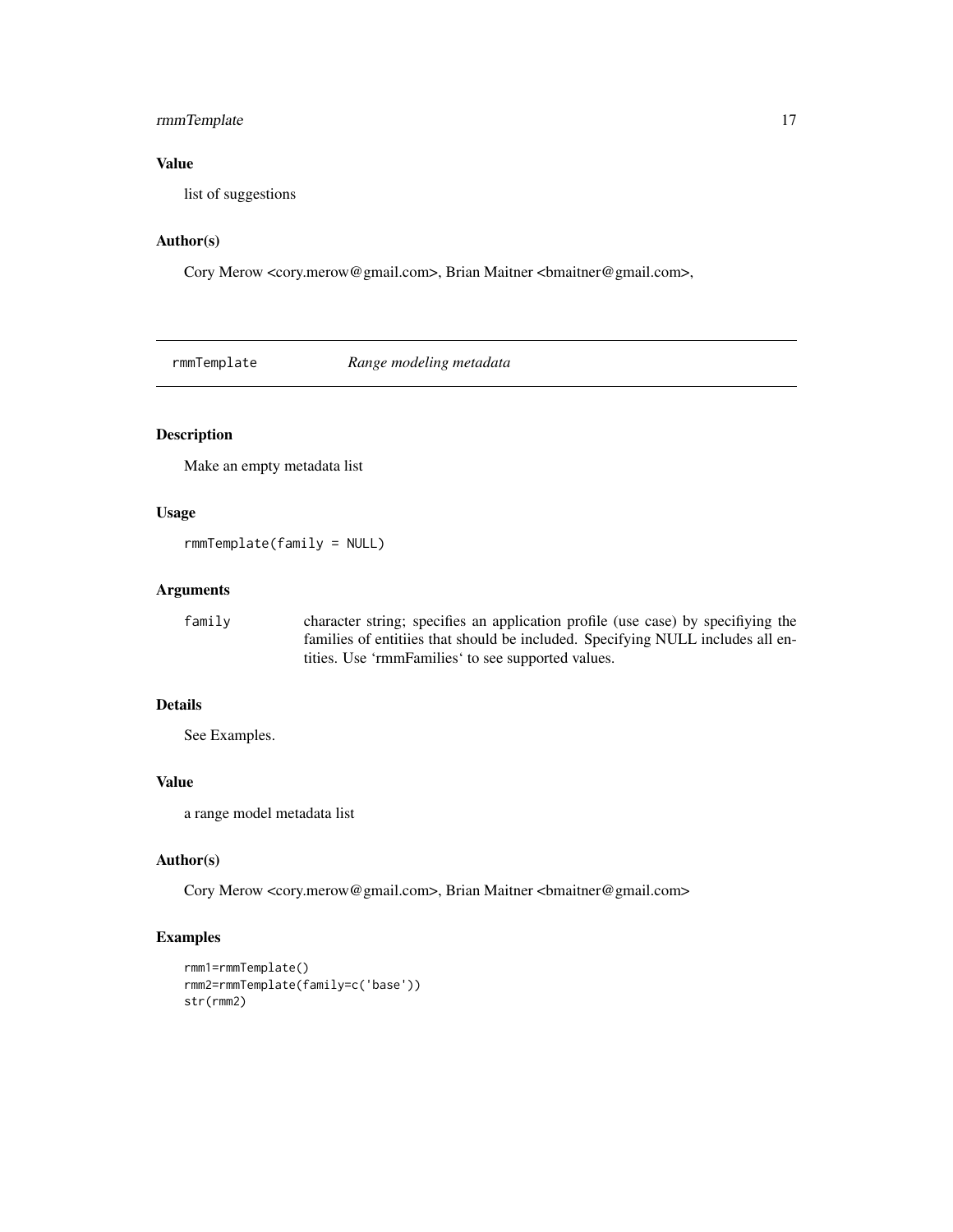<span id="page-17-1"></span><span id="page-17-0"></span>

Takes user-input rangeModelMetaData object and from it generates a .csv file that can be used to document range model metadata for a variety of applications.

#### Usage

```
rmmToCSV(x = rmmTemplate(family = NULL), filename = NULL)
```
#### Arguments

| X        | An object of class rmm that the user wishes transposed into a .csv file. |
|----------|--------------------------------------------------------------------------|
| filename | The name of the transcription .csv file.                                 |

#### Details

See Examples.

#### Value

An data frame containing all the information from an rmm object.

#### Author(s)

Hannah Owens <hannah.owens@gmail.com>, Cory Merow <cory.merow@gmail.com>

#### See Also

Other csvConversion: [cleanForCSV\(](#page-1-1)), [csvToRMM\(](#page-2-1))

#### Examples

```
rmm=rmmTemplate()
rasterFiles=list.files(path=paste(system.file(package='dismo'), '/ex', sep=''),
                      pattern='grd', full.names=TRUE)
#make a stack of the rasters
env=raster::stack(rasterFiles)
# for fitting environment
rmm=rmmAutofillEnvironment(rmm,env,transfer=0)
# for the first environment that you're transfering to
rmm=rmmAutofillEnvironment(rmm,env,transfer=1)
# for the second environment that you're transfering to, etc.
rmm=rmmAutofillEnvironment(rmm,env,transfer=2)
## Not run:
tmp=rmmToCSV(rmm,file='somePathOnYourMachine/rmm_example.csv')
```
## End(Not run)